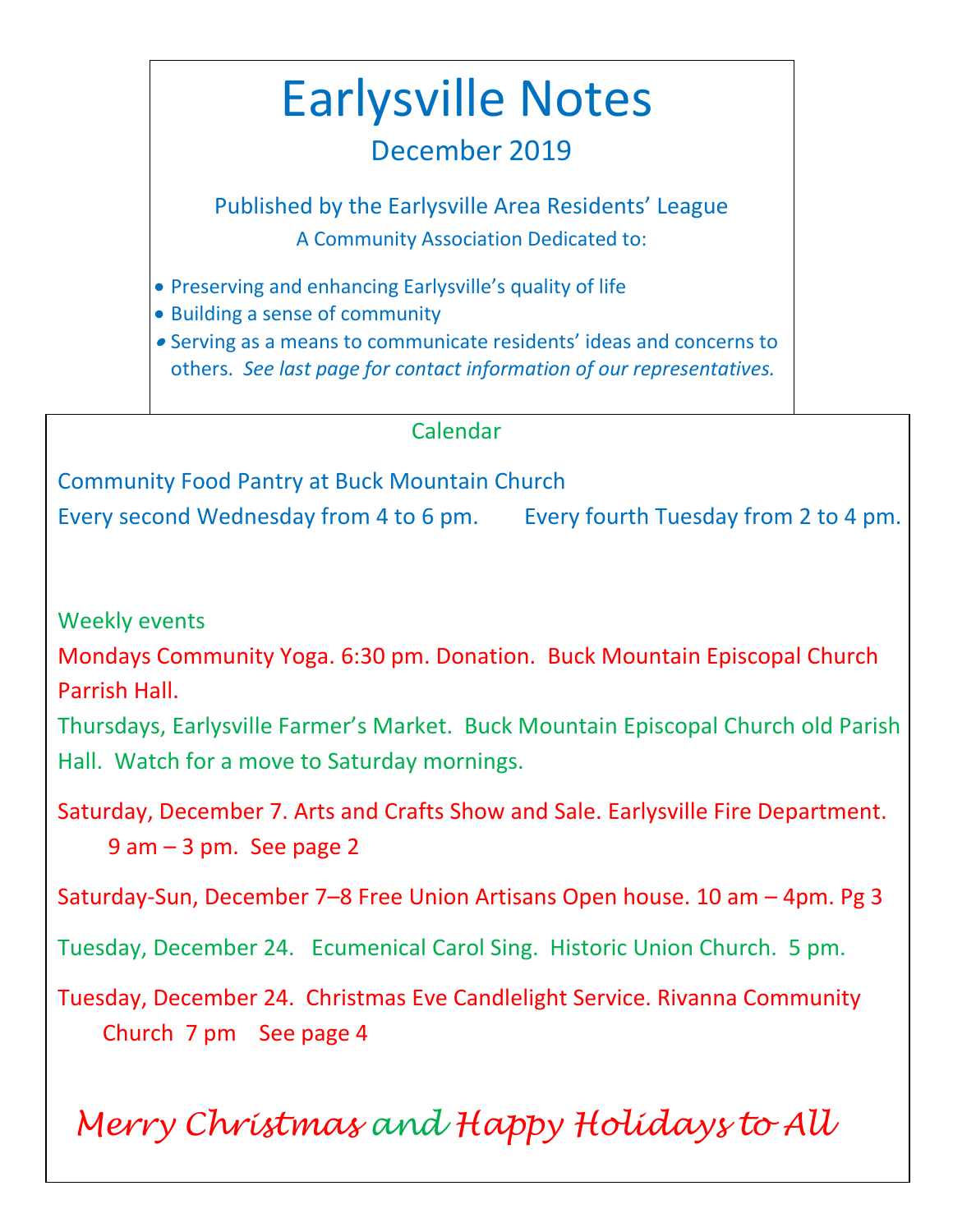# Earlysville

ARTand

**Saturday December 7th** 9am to 3pm

SHOW

CRAFTS

**LOCAL ARTISANS** 

display their latest handmade crafts & artwork perfect for holiday gifting!

> **EARLYSVILLE FIRE DEPT** @ REAR OF BLDG **REAS FORD ROAD**

for info call, Wendy 434 978 2058 or email: Incookies@embarqmail.com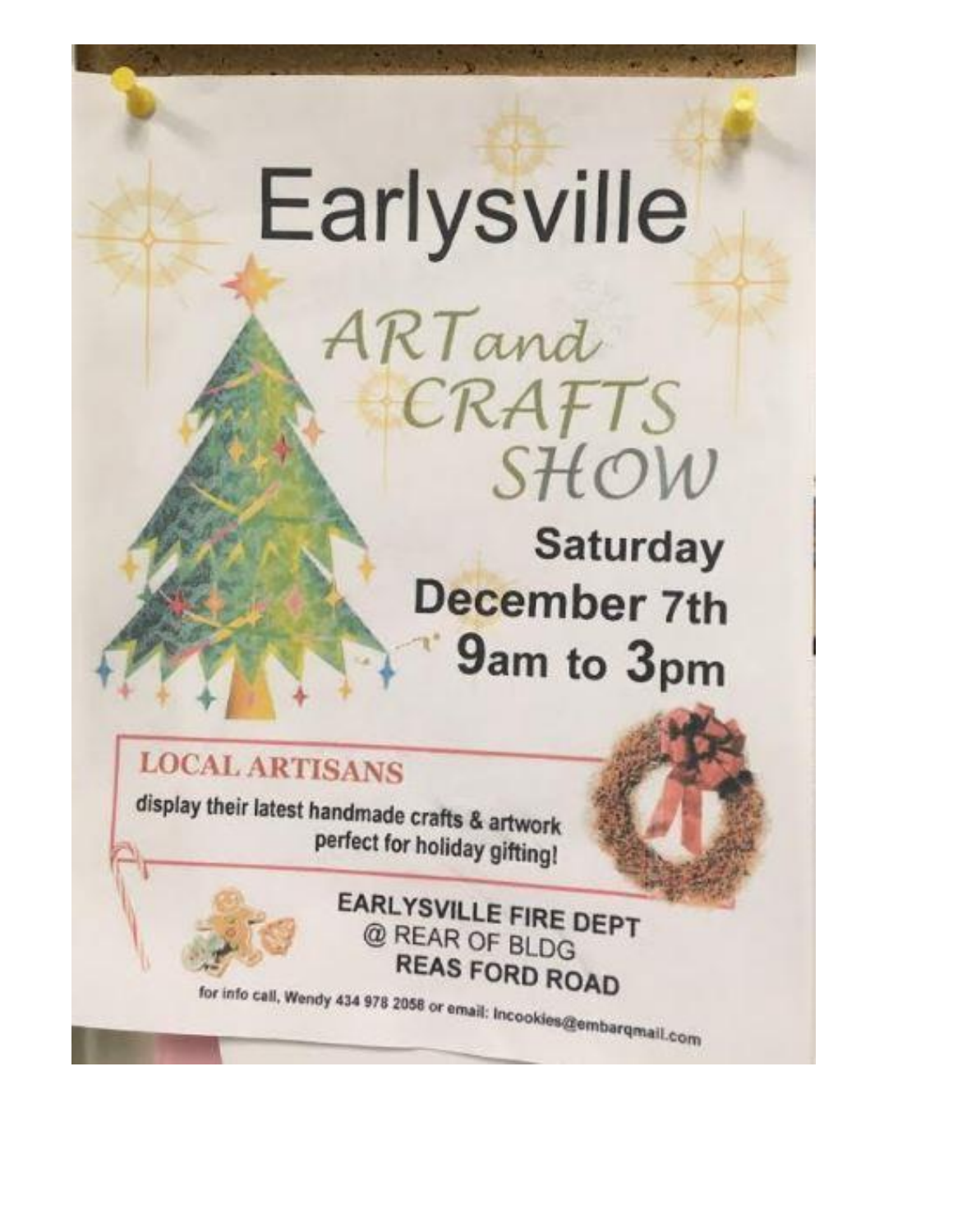\*\*\*\* Free Union Artisans Open House \*\*\*\* \*\*\* Sat & Sun, Dec 7 & 8 \*\*\* \*\*  $10 AM - 4 PM$  \*\*

\* Pottery - fun and functional **Nancy Ross** \* Madera - exotic wood bowls Jim Sprinkle \* Leather belts, accessories **Sharon Duvall** \* Honeysuckle basketry Anne Scarpa McCauley \* Silk & woven scarves & jewelry **Jan Russell** \* Folk Art Floorcloths Robin Newman \* Marquetry, Wooden Ware Dave Heller \* Paintings & Woodburnings **McCauleys** \* Photography **Eleszabeth McNeel** ... and introducing ... \* Fused Glass Creations **Barbara Elias** Indoor, relaxed shopping close to home **Free Union Country School 4220 Free Union Road** Go 5 miles west on Barracks Road, to Hunt Country Store. Right on Free Union Road. Go 4 miles to school on the left. Lots of parking. 434-973-6846 for information \* near Charlottesville, VA

#### *Advertisers*

*If you would like to advertise your local business in the EARL notes, please send a jpg or pdf copy by email to [ann.mallek@gmail.com](mailto:ann.mallek@gmail.com) and your check \$25 single issue or \$80 for year 2020 Pay To: EARL P O Box 684, Earlysville 22936 Thank you and Happy Holidays.*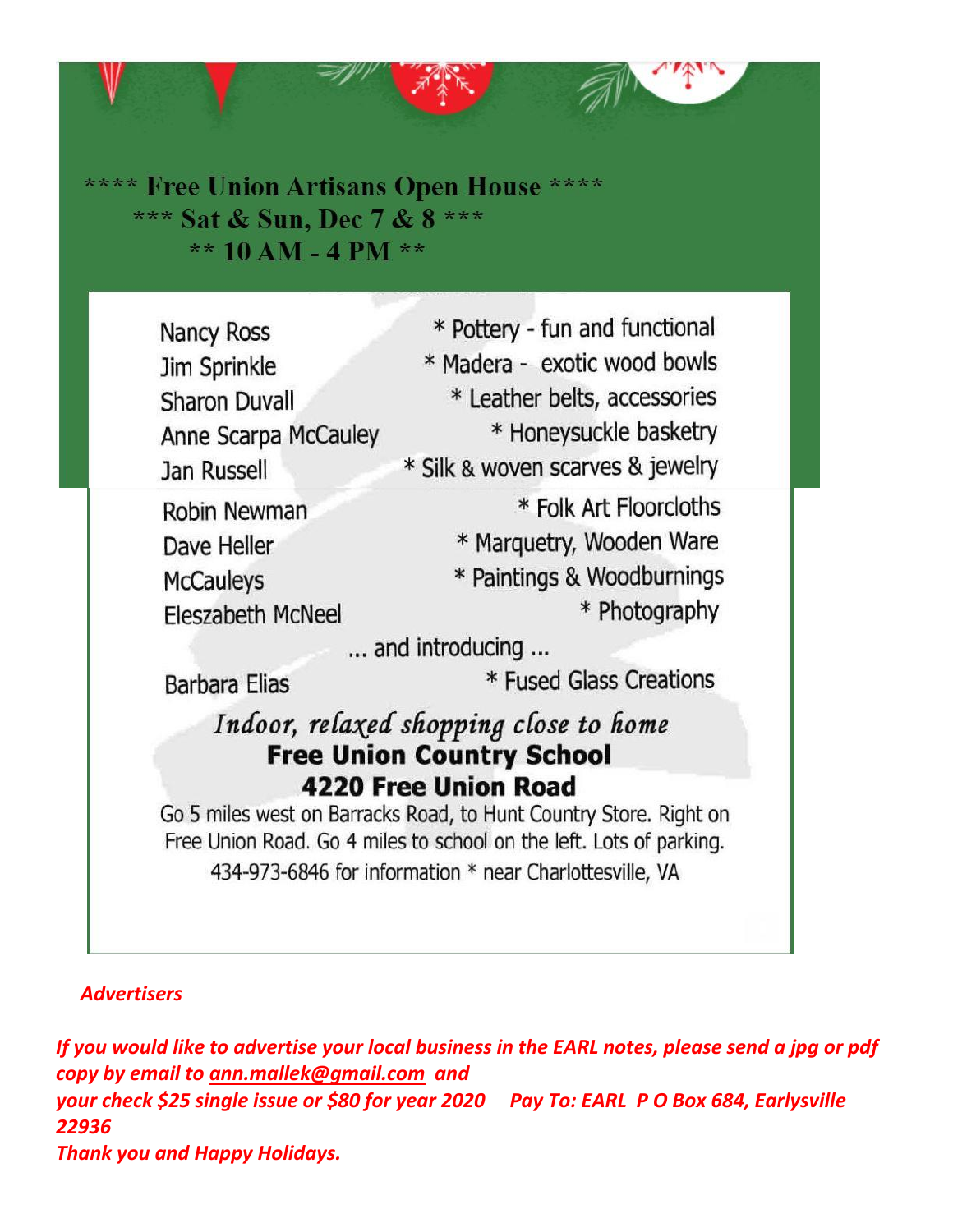

# Rivanna Community Church

Invites You To Our Christmas Eve Candlelight Service

December 24, 2019 7 PM

601 Earlysville Green

Refreshments to Follow